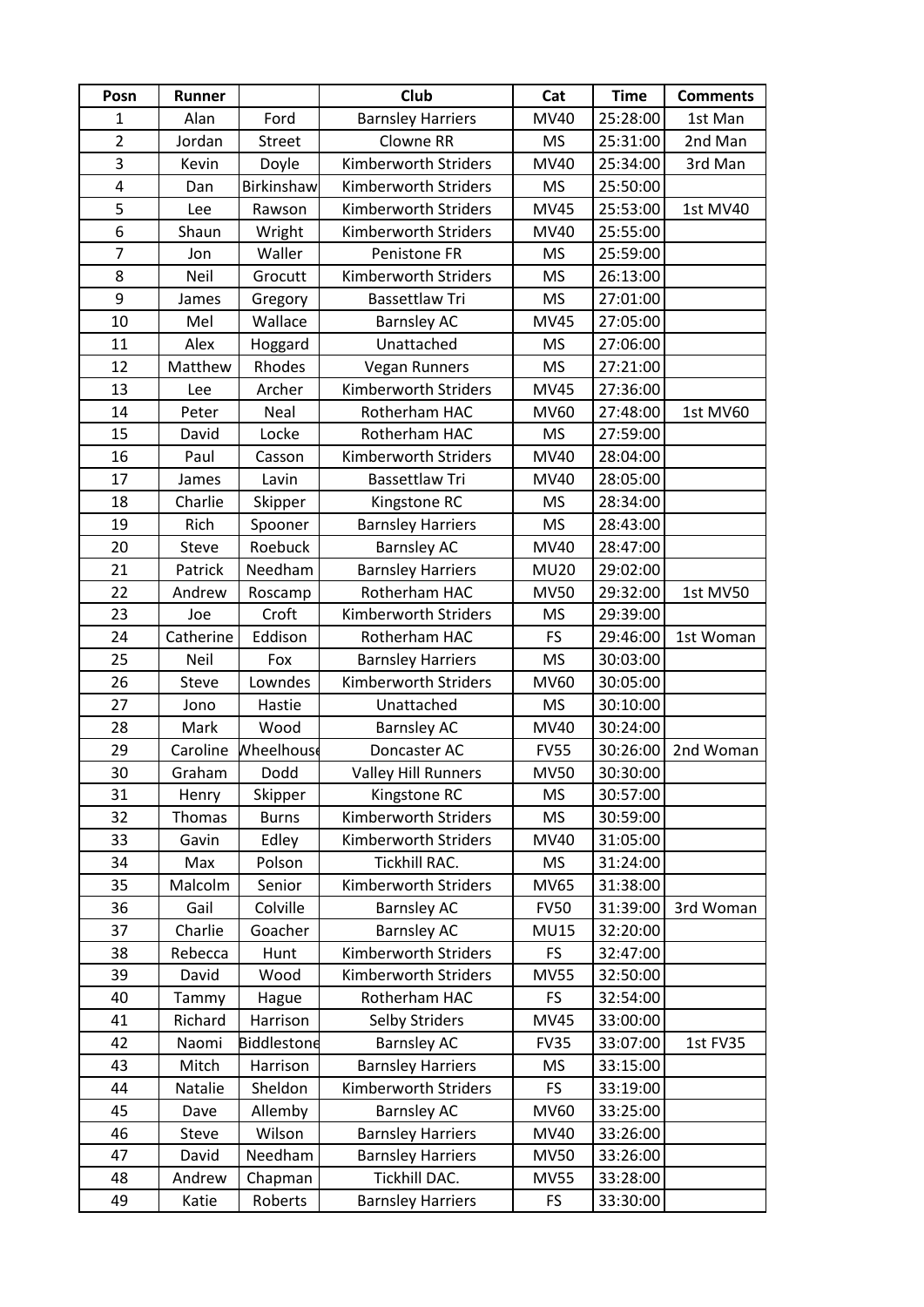| 50 | Neil          | Shaw             | Rotherham HAC                 | <b>MV40</b> | 33:41:00 |                 |
|----|---------------|------------------|-------------------------------|-------------|----------|-----------------|
| 51 | Kelvin        | <b>Bowskilll</b> | Penistone FR                  | <b>MV60</b> | 33:45:00 |                 |
| 52 | Kevin         | Garrety          | Kimberworth Striders          | <b>MV45</b> | 34:15:00 |                 |
| 53 | Amanda        | Knagg            | <b>Valley Hill Runners</b>    | <b>FV40</b> | 34:20:00 |                 |
| 54 | Mark          | Elliott          | Kimberworth Striders          | <b>MS</b>   | 34:23:00 |                 |
| 55 | Kevin         | Thomas           | Rotherham HAC                 | <b>MV65</b> | 34:29:00 |                 |
| 56 | Sara          | Morrow           | <b>Selby Striders</b>         | <b>FV45</b> | 34:31:00 | 1st FV45        |
| 57 | Keith         | Gordon           | Penistone FR                  | <b>MV65</b> | 34:37:00 |                 |
| 58 | John          | <b>Hewitt</b>    | <b>Barnsley Harriers</b>      | <b>MV70</b> | 34:56:00 | 1st MV70        |
| 59 | Rebecca       | Oates            | Rotherham HAC                 | FS          | 35:09:00 |                 |
| 60 | Alison        | Noble            | <b>Barnsley AC</b>            | <b>FV40</b> | 35:13:00 |                 |
| 61 | Niki          | Archer           | Kimberworth Striders          | <b>FV45</b> | 35:17:00 |                 |
| 62 | Lindsay       | Whittaker        | Unattached                    | <b>FV35</b> | 35:24:00 |                 |
| 63 | Shelley       | <b>Brookes</b>   | <b>Barnsley Harriers</b>      | FS          | 35:35:00 |                 |
| 64 | Michael       | Thomas           | Kimberworth Striders          | <b>MV55</b> | 35:43:00 |                 |
| 65 | Mick          | Barber           | Maltby RC                     | <b>MV50</b> | 35:59:00 |                 |
| 66 | Emma          | <b>Beesley</b>   | <b>Barnsley AC</b>            | FS          | 36:02:00 |                 |
| 67 | Peter         | Humphries        | Rotherham HAC                 | <b>MV70</b> | 36:04:00 |                 |
| 68 | Emily         | Dodd             | <b>Barnsley Harriers</b>      | <b>FV35</b> | 36:05:00 |                 |
| 69 | Rachel        | Goacher          | <b>Valley Hill Runners</b>    | <b>FV45</b> | 36:07:00 |                 |
| 70 | Ray           | Howarth          | Rotherham HAC                 | <b>MV60</b> | 36:09:00 |                 |
| 71 | Helen         | Doyle            | Kimberworth Striders          | FS          | 36:23:00 |                 |
| 72 | Martin        | Bell             | Kimberworth Striders          | MV40        | 36:37:00 |                 |
| 73 | lan           | Copley           | <b>Barnsley AC</b>            | <b>MV55</b> | 36:58:00 |                 |
| 74 | Amy           | Perch            | <b>Barnsley Harriers</b>      | <b>FS</b>   | 37:00:00 |                 |
| 75 | Louise        | Siddall          | <b>Kimberworth Striders</b>   | <b>FV45</b> | 37:05:00 |                 |
| 76 | Jim           | Rust             | Maltby RC                     | MV65        | 37:32:00 |                 |
| 77 | Simon         | Hopkins          | <b>Kimberworth Striders</b>   | <b>MV45</b> | 38:03:00 |                 |
| 78 | <b>Thomas</b> | Charles          | Rotherham HAC                 | MV65        | 38:04:00 |                 |
| 79 | Andy          | Portwood         | Unattached                    | <b>MV45</b> | 38:05:00 |                 |
| 80 | Nicola        | Fox              | <b>Barnsley Harriers</b>      | <b>FV40</b> | 38:07:00 |                 |
| 81 | Kevin         | Randall          | <b>Valley Hill Runners</b>    | <b>MS</b>   | 38:13:00 |                 |
| 82 | Kelly         | Ford             | <b>Barnsley Harriers</b>      | <b>FV35</b> | 38:23:00 |                 |
| 83 | Neil          | Armitage         | <b>Barnsley Harriers</b>      | MS          | 38:23:00 |                 |
| 84 | Linda         | Westlake         | <b>Barnsley AC</b>            | <b>FV55</b> | 38:26:00 | <b>1st FV55</b> |
| 85 | Stuart        | Frith            | <b>Kimberworth Striders</b>   | MV60        | 38:31:00 |                 |
| 86 | David         | Steer            | <b>Valley Hill Runners</b>    | MV60        | 38:31:00 |                 |
| 87 | Toni          | Robinson         | Kimberworth Striders          | FS          | 38:32:00 |                 |
| 88 | Michael       | Bell             | Rotherham HAC                 | <b>MV45</b> | 38:34:00 |                 |
| 89 | Jonothan      | Matthews         | Unattached                    | <b>MV50</b> | 38:48:00 |                 |
| 90 | Nigel         | <b>Bradbury</b>  | Unattached                    | MV45        | 39:02:00 |                 |
| 91 | Sam           | ipringthorp      | Maltby RC                     | <b>FV40</b> | 39:09:00 |                 |
| 92 | Paul          | Wheatley         | <b>Barnsley Harriers</b>      | MV65        | 39:14:00 |                 |
| 93 | Martin        | Knight           | Maltby RC                     | MV60        | 39:19:00 |                 |
| 94 | lan           | Coates           | <b>Rother Valley Swallows</b> | <b>MV55</b> | 39:32:00 |                 |
| 95 | Natalie       | Harp             | Kimberworth Striders          | FS          | 39:36:00 |                 |
| 96 | Natalie       | Lowe             | Kimberworth Striders          | FS          | 39:41:00 |                 |
| 97 | Joanne        | Birkinshaw       | <b>Barnsley Harriers</b>      | <b>FV50</b> | 39:55:00 |                 |
| 98 | Emma          | Jones            | Unattached                    | <b>FS</b>   | 40:43:00 |                 |
| 99 | Gary          | Mann             | <b>Barnsley Harriers</b>      | MS          | 40:44:00 |                 |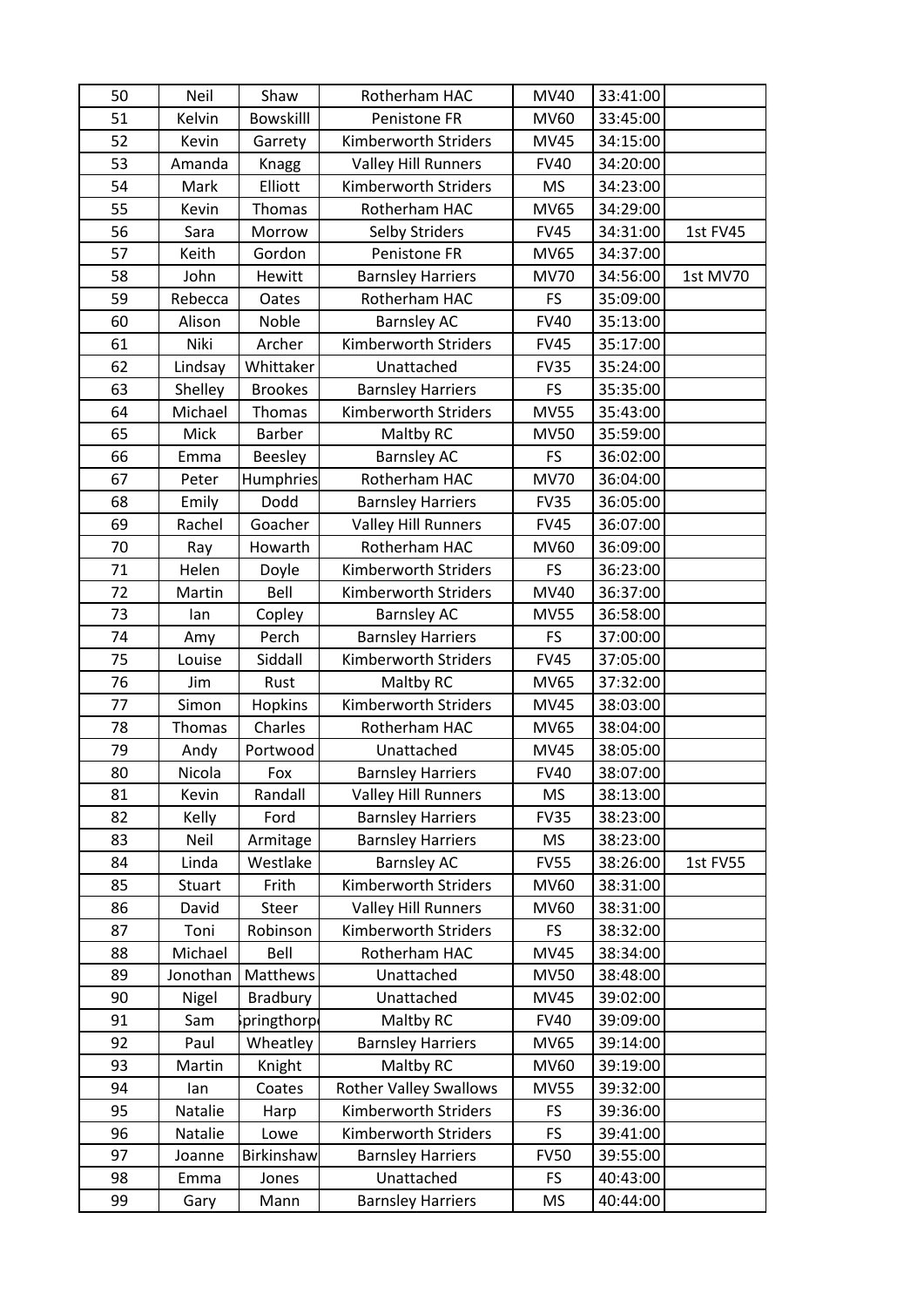| 100 | Anna         | Austin            | <b>Barnsley AC</b>         | <b>FV35</b> | 40:45:00 |          |
|-----|--------------|-------------------|----------------------------|-------------|----------|----------|
| 101 | Robert       | Houghton          | Maltby RC                  | <b>MV65</b> | 40:58:00 |          |
| 102 | Michael      | Harrison          | Unattached                 | <b>MV60</b> | 41:00:00 |          |
| 103 | David        | Needham           | Penistone FR               | <b>MV70</b> | 41:01:00 |          |
| 104 | Malcolm      | Rhodes            | Rotherham HAC              | <b>MV65</b> | 41:04:00 |          |
| 105 | Amy          | Clements          | Kimberworth Striders       | FS          | 41:09:00 |          |
| 106 | James        | Joiner            | Rotherham HAC              | <b>MS</b>   | 41:18:00 |          |
| 107 | Sharon       | Moore             | <b>Barnsley AC</b>         | <b>FV45</b> | 41:27:00 |          |
| 108 | Sharon       | Maughan           | Doncaster AC               | <b>FV45</b> | 41:28:00 |          |
| 109 | Amy          | Sharp             | Unattached                 | <b>FV35</b> | 41:40:00 |          |
| 110 | Claire       | Cordon            | <b>Barnsley Harriers</b>   | <b>FV40</b> | 41:44:00 |          |
| 111 | Claudia      | Thompson          | <b>Barnsley Harriers</b>   | <b>FV35</b> | 41:54:00 |          |
| 112 | Pete         | Taylor            | <b>Valley Hill Runners</b> | MV40        | 42:01:00 |          |
| 113 | Becky        | Moran             | Kimberworth Striders       | <b>FS</b>   | 42:04:00 |          |
| 114 | Liz          | <b>Burley</b>     | Kimberworth Striders       | <b>FV35</b> | 42:26:00 |          |
| 115 | Louise       | <b>Broadhurst</b> | <b>Barnsley Harriers</b>   | <b>FV35</b> | 42:44:00 |          |
| 116 | Kenneth      | Chapman           | Kimberworth Striders       | <b>MV75</b> | 42:46:00 |          |
| 117 | Geoff        | Hayes             | <b>Barnsley Harriers</b>   | MV65        | 42:46:00 |          |
| 118 | Louise       | Erlington         | <b>Barnsley Harriers</b>   | <b>FV45</b> | 42:54:00 |          |
| 119 | Marion       | Harrison          | <b>Barnsley AC</b>         | <b>FV60</b> | 42:57:00 |          |
| 120 | Amie         | Gyte              | Unattached                 | <b>FS</b>   | 43:01:00 |          |
| 121 | Keith        | Binney            | <b>Barnsley AC</b>         | <b>MV70</b> | 43:03:00 |          |
| 122 | Paula        | Wright            | Maltby RC                  | <b>FV55</b> | 43:06:00 |          |
| 123 | Jacqueline   | Wallace           | Kingstone RC               | <b>FV40</b> | 43:09:00 |          |
| 124 | Christine    | Stimpson          | Maltby RC                  | <b>FV60</b> | 43:20:00 |          |
| 125 | Amanda       | Pearson           | Unattached                 | <b>FV50</b> | 43:21:00 |          |
| 126 | Michelle     | Eddison           | Rotherham HAC              | <b>FV50</b> | 43:23:00 |          |
| 127 | Nicola       | Smith             | Unattached                 | <b>FV40</b> | 43:25:00 |          |
| 128 | lan          | <b>Bailey</b>     | <b>Skegness Coasters</b>   | <b>FV55</b> | 43:26:00 |          |
| 129 | Colin        | <b>Bailey</b>     | Rotherham HAC              | <b>MV70</b> | 43:41:00 |          |
| 130 | Caron        | Holbut            | <b>Barnsley AC</b>         | <b>FV55</b> | 43:43:00 |          |
| 131 | Vicky        | Levitt            | <b>Barnsley Harriers</b>   | <b>FV50</b> | 44:12:00 |          |
| 132 | Gaby         | <b>Wolferink</b>  | <b>Barnsley Harriers</b>   | <b>FS</b>   | 44:39:00 |          |
| 133 | Rene         | Wolferink         | <b>Barnsley Harriers</b>   | MS          | 44:39:00 |          |
| 134 | Suzanne      | Hague             | <b>Valley Hill Runners</b> | <b>FV50</b> | 44:53:00 |          |
| 135 | Claire       | Davenport         | <b>Valley Hill Runners</b> | <b>FV50</b> | 44:54:00 |          |
| 136 | Alison       | Hilton            | <b>Barnsley AC</b>         | <b>FV45</b> | 45:02:00 |          |
| 137 | Honor        | Hamshaw           | Kimberworth Striders       | <b>FS</b>   | 45:26:00 |          |
| 138 | Lorraine     | <b>Brookes</b>    | <b>Barnsley Harriers</b>   | <b>FV55</b> | 45:48:00 |          |
| 139 | Laura        | Vickers           | Doncaster AC               | <b>FV35</b> | 45:49:00 |          |
| 140 | Carrie       | Watson            | Doncaster AC               | FS          | 45:50:00 |          |
| 141 | Helen        | Hollingwortl      | Rotherham HAC              | <b>FV50</b> | 46:06:00 |          |
| 142 | Anne         | <b>Bennett</b>    | <b>Barnsley AC</b>         | <b>FV65</b> | 46:08:00 | 1st FV65 |
| 143 | Emma         | Naylor            | Unattached                 | FS.         | 46:20:00 |          |
| 144 | <b>Tracy</b> | Hyland            | <b>Barnsley Harriers</b>   | <b>FV45</b> | 47:00:00 |          |
| 145 | Louise       | Taylor            | Kimberworth Striders       | <b>FV45</b> | 47:03:00 |          |
| 146 | Amanda       | West              | <b>Barnsley Harriers</b>   | <b>FV50</b> | 47:12:00 |          |
| 147 | Melanie      | Morton            | Rotherham HAC              | <b>FV40</b> | 47:51:00 |          |
| 148 | Yvonne       | Millls            | Kimberworth Striders       | <b>FV45</b> | 49:49:00 |          |
| 149 | Felicity     | Marriott          | Kimberworth Striders       | <b>FV40</b> | 49:52:00 |          |
|     |              |                   |                            |             |          |          |